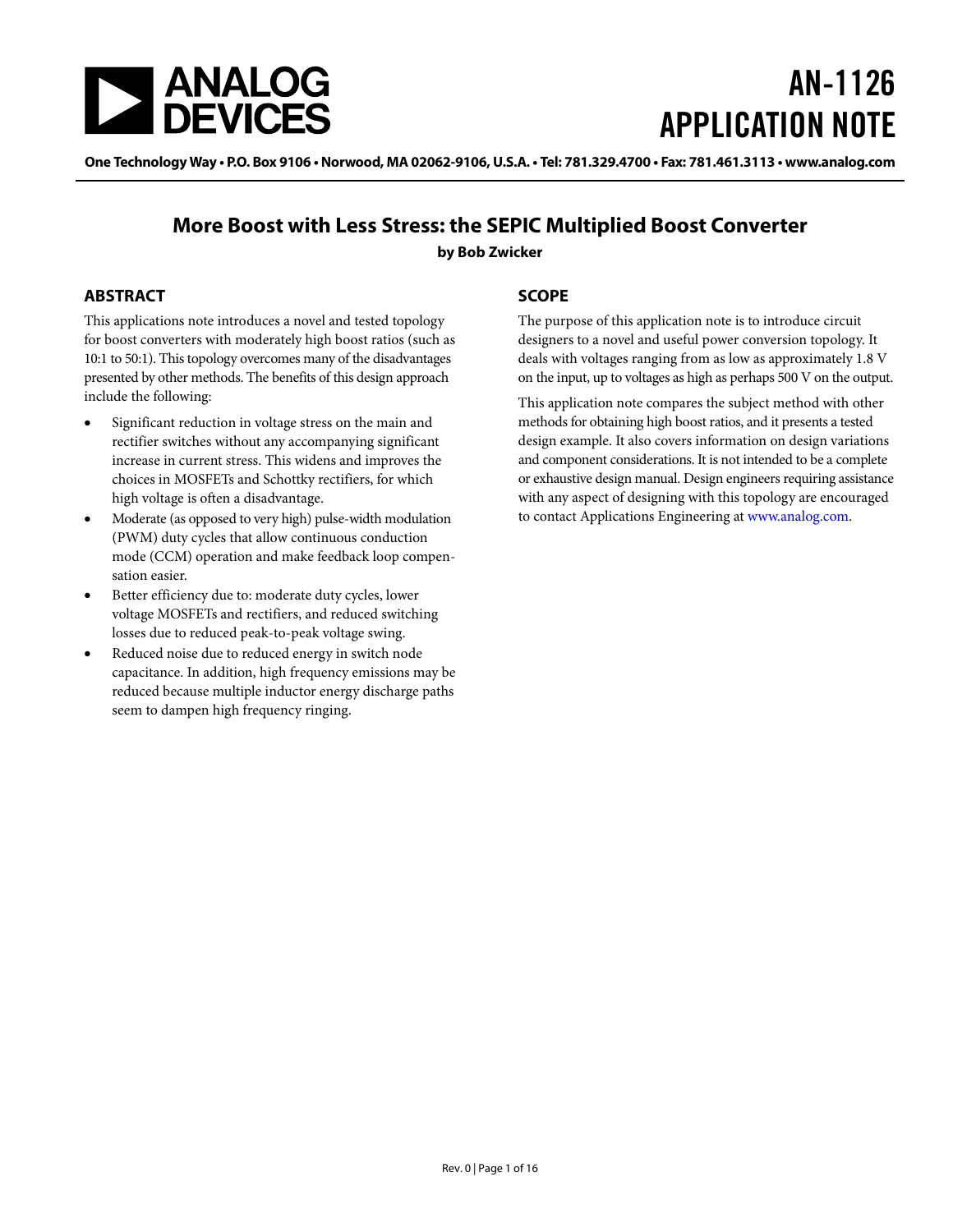## TABLE OF CONTENTS

| Comparison Example of the SEPIC Multiplied Boost        |  |
|---------------------------------------------------------|--|
| Derivation of the SEPIC Multiplied Boost Converter from |  |

| Circuit Analysis of a Multistage SEPIC Multiplied Boost7 |  |
|----------------------------------------------------------|--|
|                                                          |  |
|                                                          |  |
|                                                          |  |
|                                                          |  |
| Tested 200 V Output Pentupler Using ADP1621  14          |  |

#### <span id="page-1-0"></span>**REVISION HISTORY**

**8/12―Revision 0: Initial Version**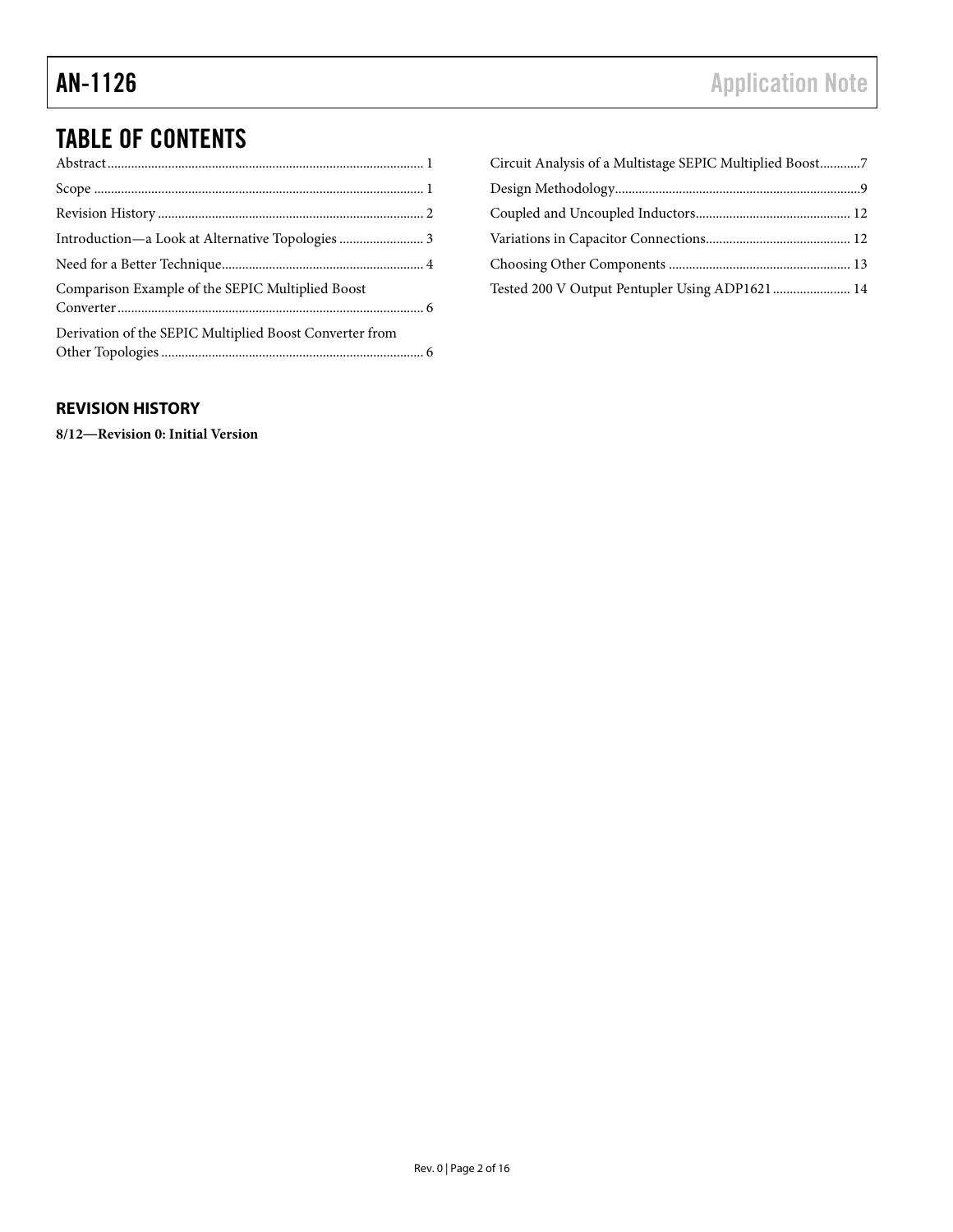#### <span id="page-2-0"></span>**INTRODUCTION—A LOOK AT ALTERNATIVE TOPOLOGIES**

There are several dc-to-dc converter topologies for obtaining relatively high (over 10:1) boost ratios. These topologies include

- Simple boost
- Charge pump multiplied boost
- Tapped inductor boost

#### *Simple Boost*



The simple boost operating parameters are listed i[n Table 1.](#page-2-1)

The advantages of a simple boost topology include

- It is the simplest schematic design with the fewest parts.
- It is highly efficient when used with low-to-moderate boost ratios.

The disadvantages of a simple boost topology include

- High boost ratios impose both high voltage and high current stress on Q1. The MOSFET must be rated for full output voltage and relatively high current (translating to low  $R_{DS}$  on). This results in a large MOSFET die which tends to be expensive and requires a strong gate driver. Switching losses are likely to be high due to large voltage transitions on the large die transistor.
- High voltage on the rectifier may preclude the use of common Schottky diodes; therefore, a lossier ultrafast type may be needed. Large boost ratios require high duty cycle.
- High duty cycles and ultrafast diodes can both point to discontinuous conduction mode (DCM) which usually increases conduction loss.

#### *Charge Pump Multiplied Boost*

The charge pump multiplied boost operating parameters are listed i[n Table 2.](#page-3-1) This example uses  $N = 2$  stages.



*Figure 2. Charge Pump Multiplied Boost with Two Stages*

The advantages of the charge pump multiplied boost topology are as follows:

- They are an economical choice for high output voltage and low output current.
- They provide high boost ratios with improved duty cycle and reduced voltage stress on the rectifiers and main switch.

The disadvantages of the charge pump multiplied boost topology are as follows:

- Each charge pump multiplier stage requires two added series diodes, which contribute to loss from forward voltage drop.
- Unlike the other topologies shown, a charge pump is not a true switcher in that it does not use inductor(s) as a current source(s) to limit the peak current in the pump capacitor(s). The pump capacitors need to be large in value to avoid causing high peak currents and significant cyclic droop.
- High peak currents tend to increase rms switch current and can corrupt current mode control waveforms.

For these reasons, charge pump multipliers are best confined to applications where output current does not exceed 50 mA to 100 mA.

| <b>Parameter</b>      | <b>Equation</b>                                       | <b>Numerical Value for 12 V into</b><br>150 V Output at 200 mA | Comment                                             |
|-----------------------|-------------------------------------------------------|----------------------------------------------------------------|-----------------------------------------------------|
| Voltage CF1           | Not applicable                                        | Not applicable                                                 | No such node in this topology                       |
| CCM Duty Cycle D      | $D = (V_{OUT} - V_{IN})/V_{OUT}$                      | 92%                                                            |                                                     |
| O1 Peak Volts         | Q1 $V_{PFAK} = V_{OUT}$                               | 150V                                                           |                                                     |
| Q1 Amps RMS (Large L) |                                                       | 2.6A                                                           | Approximation is very close for low inductor ripple |
|                       | I rms $\approx \frac{\sqrt{D} \times I_{OUT}}{(1-D)}$ |                                                                |                                                     |
| D1 Peak Volts         | D1 $V_{PFAK} = V_{OUT}$                               | 150 V                                                          |                                                     |

#### <span id="page-2-1"></span>**Table 1. Operating Parameters for Simple Boost Converter**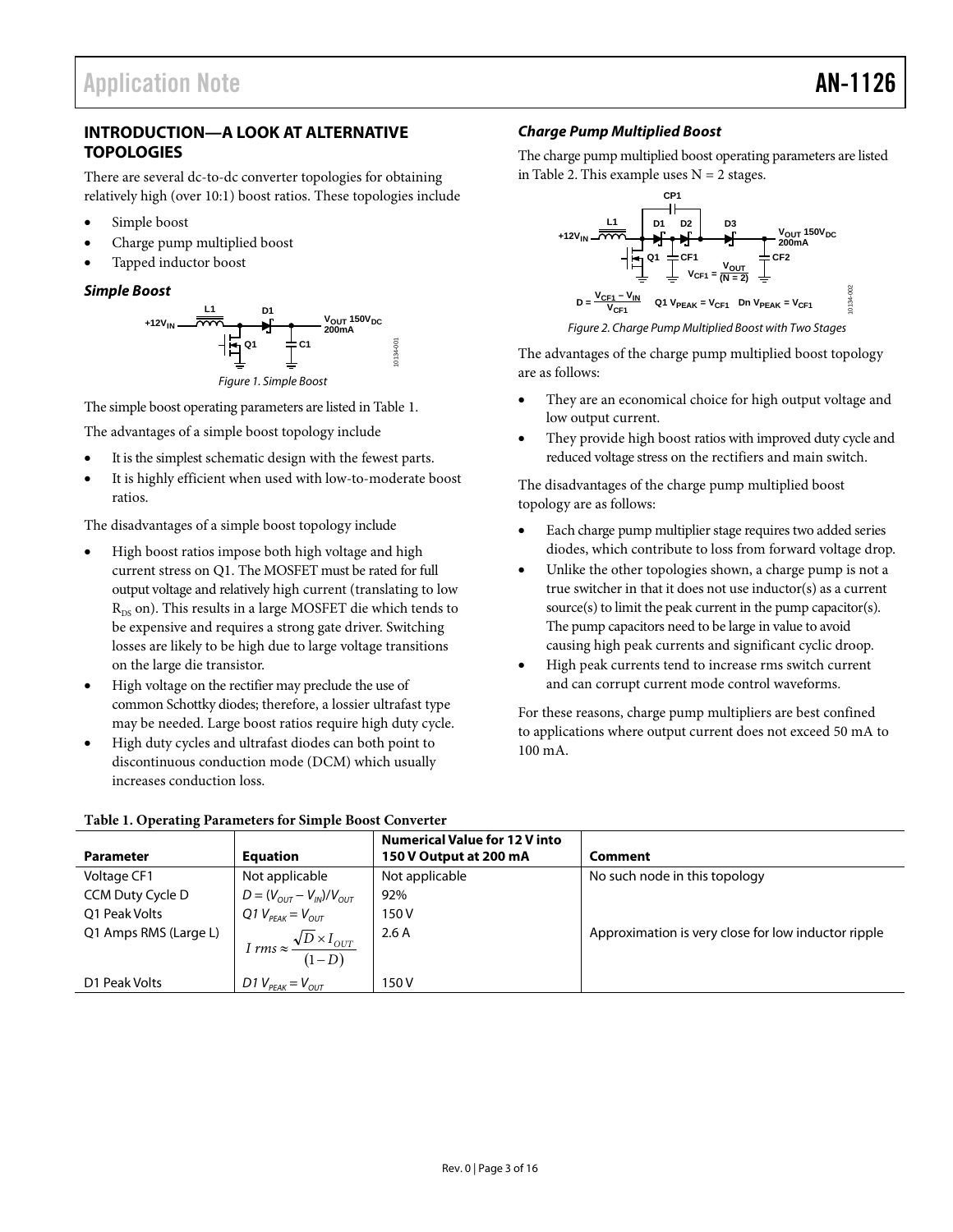|                                         |                                                                                            | <b>Numerical Value for 12 V into</b> |                     |
|-----------------------------------------|--------------------------------------------------------------------------------------------|--------------------------------------|---------------------|
| Parameter                               | <b>Equation</b>                                                                            | 150 V Output at 200 mA               | Comment             |
| Voltage at CF1                          |                                                                                            | 75 V                                 |                     |
| CCM Duty Cycle D                        | $V_{CF1} = V_{OUT}/(N = 2)$<br>$D = (V_{CF1} - V_{IN})/V_{CF1}$<br>Q1 $V_{PEAK} = V_{CF1}$ | 84%                                  |                     |
| O1 Peak Volts                           |                                                                                            | 75 V                                 |                     |
| Q1 Amps RMS (Assuming Large L1 and CP1) | $I rms \approx \frac{\sqrt{D} \times N \times I_{OUT}}{(1-D)} + \frac{I_{OUT}}{\sqrt{D}}$  | 2.51A                                |                     |
| D(n) Peak Volts                         | $D(n)$ $V_{PFAK} = V_{CF1}$                                                                | 75 V                                 | Same for all diodes |

#### <span id="page-3-1"></span>**Table 2. Operating Parameters for Charge Pump Multiplied Boost Converter**

#### <span id="page-3-2"></span>**Table 3. Operating Parameters for Tapped Inductor Boost Converter**

| <b>Parameter</b>      | <b>Equation</b>                                                                                                         | <b>Numerical Value for 12 V into</b><br>150 V Output at 200 mA, N1 = N2 | Comment                                                |
|-----------------------|-------------------------------------------------------------------------------------------------------------------------|-------------------------------------------------------------------------|--------------------------------------------------------|
| Voltage CF1           | Not applicable                                                                                                          | Not applicable                                                          | No such node in this topology                          |
| CCM Duty Cycle D      | $D = \frac{1}{1 + \frac{V_{IN} \times (NI + N2)}{1 + \frac{V_{IN} \times (NI + N2)}}$<br>$N1 \times (V_{OUT} - V_{IN})$ | 85.19%                                                                  |                                                        |
| O1 Peak Volts         | $QIV_{PEAK} = V_{IN} + \frac{(V_{OUT} - V_{IN}) \times NI}{(N1 + N2)}$                                                  | 81 V                                                                    | Does not include leakage L spikes                      |
| Q1 Amps RMS (Large L) | $I rms \approx \frac{\sqrt{D} \times I_{OUT} \times (N2 + N1)}{(1 - D) \times N1}$                                      | 2.492 A                                                                 | Approximation is very close for low<br>inductor ripple |
| D1 Peak Volts         | D1 $V_{PEAK} = V_{OUT} + (N2 \times V_{IN}/N1)$                                                                         | 162 V                                                                   | Does not include leakage L spikes                      |

#### *Tapped Inductor Boost*

The tapped inductor boost operating parameters are listed in [Table 3.](#page-3-2) In this example,  $N1 = N2$ . The tapped inductor can also be described as an autotransformer with a gapped core.



*Figure 3. Tapped Inductor Boost*

The advantage of a tapped inductor boost topology is that a good design can provide high output voltage with improved duty cycle and reduced voltage stress on the main switch.

The disadvantages of the tapped inductor boost topology are

- This technique cannot reduce voltage stress on the output rectifier. In fact, for the same output voltage, the voltage stress on the output rectifier is worse than that obtained with a simple boost.
- Tapped inductor boost converters suffer from effects of transformer leakage inductance. The leakage inductance causes voltage spikes and ringing which causes EMI and increases voltage stress on both the MOSFET and the output rectifier. These effects can be controlled with snubbers; however, such remedies waste power.

The high voltage stress on the output rectifier frequently precludes the use of Schottky diodes; therefore, ultrafast diodes with discontinuous conduction mode and lower efficiency are often indicated. In addition, the tapped inductor often needs to be custom manufactured.

#### <span id="page-3-0"></span>**NEED FOR A BETTER TECHNIQUE**

All of the above techniques have significant drawbacks for delivering significant power at large boost ratios. There is a need for a converter topology that

- Can deliver high boost ratios with minimum voltage and current stress being imposed on the switches so that moderately-rated (for example, 30 V to 100 V range) MOSFETs and Schottky rectifiers may be used.
- Can operate at moderate duty cycles (for example, less than 85% to 90%) for easier CCM and PWM control.
- Are "true switchers" without the drawbacks (including low output current) of charge pumps
- Avoid the voltage spikes and ringing associated with transformer leakage inductance.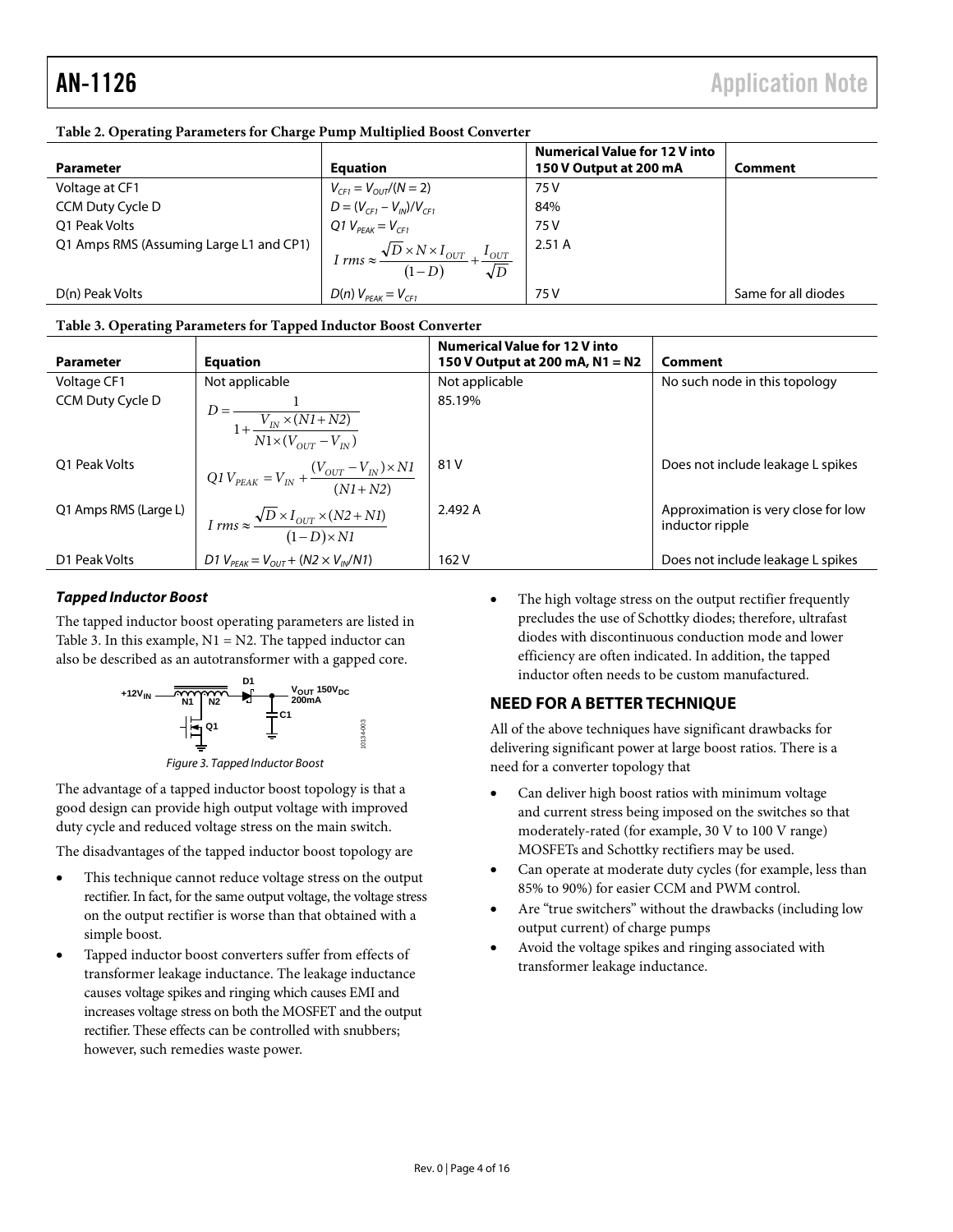## Application Note **AN-1126**

The single-ended primary inductance converter (SEPIC) multiplied boost converter achieves all of the above goals. The advantages are as follows:

- Voltage stress on the main switch and rectifiers is reduced. This results in an improved set of component selection trade-offs for price and performance. Peak-to-peak voltage swing on the switch node is greatly reduced so that switching losses are reduced.
- The duty cycle is much closer to symmetry, often enabling CCM with straightforward current mode control.
- EMI and noise are reduced due to lower peak-to-peak voltage swing on the switch node, and also often due to reduced ringing caused by multiple inductor current discharge paths.
- No ringing or voltage stress resulting from transformer leakage inductance.
- None of the increased current stress or distorted current waveforms that charge pumps typically cause.



*Figure 4. Two-Stage SEPIC Multiplied Boost Converter*

<span id="page-4-0"></span>

|                                                                                               |                                                                                          | <b>Numerical Value for</b>                                                   |                                                                                                                                                                                                                                                       |
|-----------------------------------------------------------------------------------------------|------------------------------------------------------------------------------------------|------------------------------------------------------------------------------|-------------------------------------------------------------------------------------------------------------------------------------------------------------------------------------------------------------------------------------------------------|
| <b>Parameter</b>                                                                              | <b>Equation</b>                                                                          | <b>Example Above</b>                                                         | <b>Comment</b>                                                                                                                                                                                                                                        |
| Voltage CF1                                                                                   | $V_{CF1} = V_{IN} + \frac{(V_{OUT} - V_{IN})}{N = 2}$                                    | 81 V                                                                         |                                                                                                                                                                                                                                                       |
| CCM Duty Cycle D                                                                              | $D = \frac{V_{CFI} - V_{IN}}{V_{CFI}}$                                                   | 85.19%                                                                       | This figure is readily achieved by most<br>controller ICs.                                                                                                                                                                                            |
| O1 Peak Volts                                                                                 | Q1 $V_{PEAK} = V_{CF1}$                                                                  | 81 V                                                                         | Q1 V <sub>PEAK</sub> varies with V <sub>IN</sub> and V <sub>OUT</sub> and is higher<br>than with charge pump multiplied boost.                                                                                                                        |
| Q1 Amps RMS (Large L)                                                                         | I rms $\approx \frac{\sqrt{D} \times N \times I_{OUT}}{(1-D)}$                           | 2.492 A                                                                      | The approximation is very close for low<br>inductor ripple.                                                                                                                                                                                           |
| D(n) Peak Volts                                                                               | $D(n)$ $V_{PEAK} = V_{CF1}$                                                              | 81 V                                                                         | D(n) $V_{\text{peak}}$ varies with $V_{\text{IN}}$ and $V_{\text{OUT}}$ and is higher<br>than with charge pump multiplied boost.                                                                                                                      |
| Total effective parallel<br>inductance Lp (eff) using<br>n discrete inductors                 | Lp (eff) = $\frac{1}{\frac{1}{I_2} + \frac{1}{I_2} +  + \frac{1}{I_n}}$                  | $29 \mu H$                                                                   | The total effective parallel inductance<br>determines ripple current through Q1 during D.<br>It is possible for some of the inductor currents<br>to pass through zero while the totaled<br>waveform at O1 is CCM.                                     |
| Total effective parallel Lp<br>(eff) inductance using<br>one multiwinding<br>coupled inductor | Use rated inductance for any one<br>winding or for all windings<br>connected in parallel | 33 µH would be a<br>good choice but is<br>not shown in the<br>example above. | Although coupled inductors tend to<br>understress the output winding current, using<br>one multiwinding component may save bill of<br>material (BOM)/assembly cost or printed circuit<br>board (PCB) space compared to several discrete<br>inductors. |
| Peak-to-peak ripple<br>current in Q1 during on<br>time                                        | Q1 I p-p = $\frac{V_{IN} \times D}{Lp(eff) \times f_{cur}}$                              | 710 mA                                                                       | Note that the ripple current passing through<br>Q1 is not represented by that in any one<br>inductor winding.                                                                                                                                         |
| Q1 Peak Amps (for CCM)                                                                        | $I_{IN} = \frac{I_{OUT} \times N}{(1-D)} + 0.5 \times I_{P} - p$                         | 3.06 amps                                                                    |                                                                                                                                                                                                                                                       |

#### **Table 4. Operating Parameters for SEPIC Multiplied Boost Converter**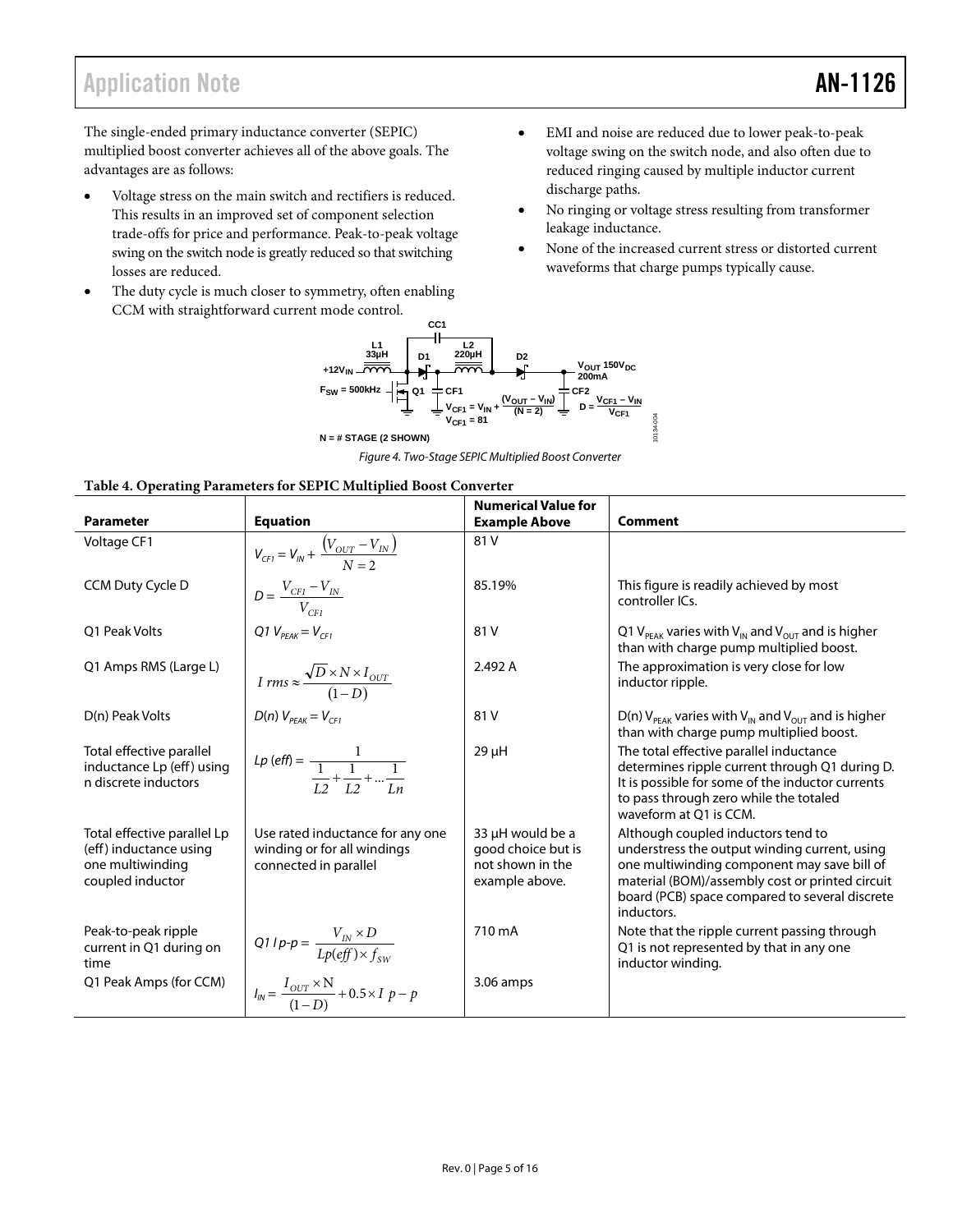## AN-1126 Application Note

### **COMPARISON EXAMPLE OF THE SEPIC MULTIPLIED BOOST CONVERTER**

#### *SEPIC Multiplied Boost*

This example uses  $N = 2$  stages. Inductor windings may be discrete or coupled (in which case, inductance of windings shown as L1 and L2 is identical).

The advantages of the SEPIC multiplied boost converter are

- Compared to a straight boost converting the same voltages, this technique provides a more symmetrical duty cycle and reduced voltage stress on the MOSFET and the rectifiers. Although having two diodes increases the total diode forward drop, lower peak reverse voltage per diode allows use of Schottky or types with lower  $V_F$  (forward voltage) types, and the smaller peak-to-peak ac waveform reduces switching loss.
- The SEPIC multiplied boost avoids the spikes and ringing that are caused by leakage inductance in a transformer. It is a "true switcher" that uses inductor windings as current sources and capacitors as voltage sources. It avoids the differentiated current spikes that are characteristic of charge pumps.

The disadvantages of the SEPIC multiplied boost technique are

- Increased number of series-connected rectifiers increases the total rectifier forward voltage drop. (This loss is usually outweighed by other efficiency advantages.)
- Increased complexity and parts count.

None of the voltage multiplication techniques (including the SEPIC multiplied boost) is particularly helpful when  $V_{IN}$  and  $V<sub>OUT</sub>$  are both high. For example, if the input is 140 V and the output is 150 V, no number of multiplier stages N will reduce the peak imposed on the diodes and MOSFET to less than 140 V. The large number of stages will simply add more series windings and diodes, thus increasing the cost and the total circuit losses. Regardless of  $V<sub>OUT</sub>$  within the scope of this application note, if the boost ratio is low, a simple boost is probably the best approach.

#### <span id="page-5-0"></span>**DERIVATION OF THE SEPIC MULTIPLIED BOOST CONVERTER FROM OTHER TOPOLOGIES**

This section shows how the SEPIC multiplied boost converter is derived from the SEPIC and boost topologies.

#### *Simple Boost Converter*

This is one of the most basic converter topologies. It produces  $V_{\text{OUT}} > V_{\text{IN}}$ .



#### *Single-Ended Primary Inductance Converter (SEPIC)*

The SEPIC is a member of the buck-boost family.  $V_{\text{OUT}}$  and  $V_{\text{IN}}$ have the same polarity. Its primary application is where  $V_{IN}$  can vary above or below  $V<sub>OUT</sub>$ . Note that one end of L2 is grounded. Both ends of L2 have an average dc voltage of 0 V.



#### *SEPIC with Added Boost Output*

By adding a diode and output filter to the SEPIC, an additional boost output can be obtained. Only one of the two outputs (either the boost or the SEPIC) can be regulated while the other varies with  $V_{\text{IN}}$ ; therefore, the usefulness of this dual output technique is limited to special circumstances. However, both outputs are delivered cleanly without corruption of key voltage or current waveforms.



#### *SEPIC Multiplied Boost (N = 2)*

This topology is based on the SEPIC with the added boost output example. The only changes are that L2 is now connected to the junction of D1 and CF1 (which was  $V_{\text{OUT}}$  boost) instead of to ground. The  $V<sub>OUT</sub>$  boost connection has been removed. L2 and the SEPIC stage are connected in dc series with the boost output at CF1. Both ends of L2 have an average dc voltage equal to the boost voltage on CF1.



*Figure 8. SEPIC Multiplied Boost Converter with N = 2*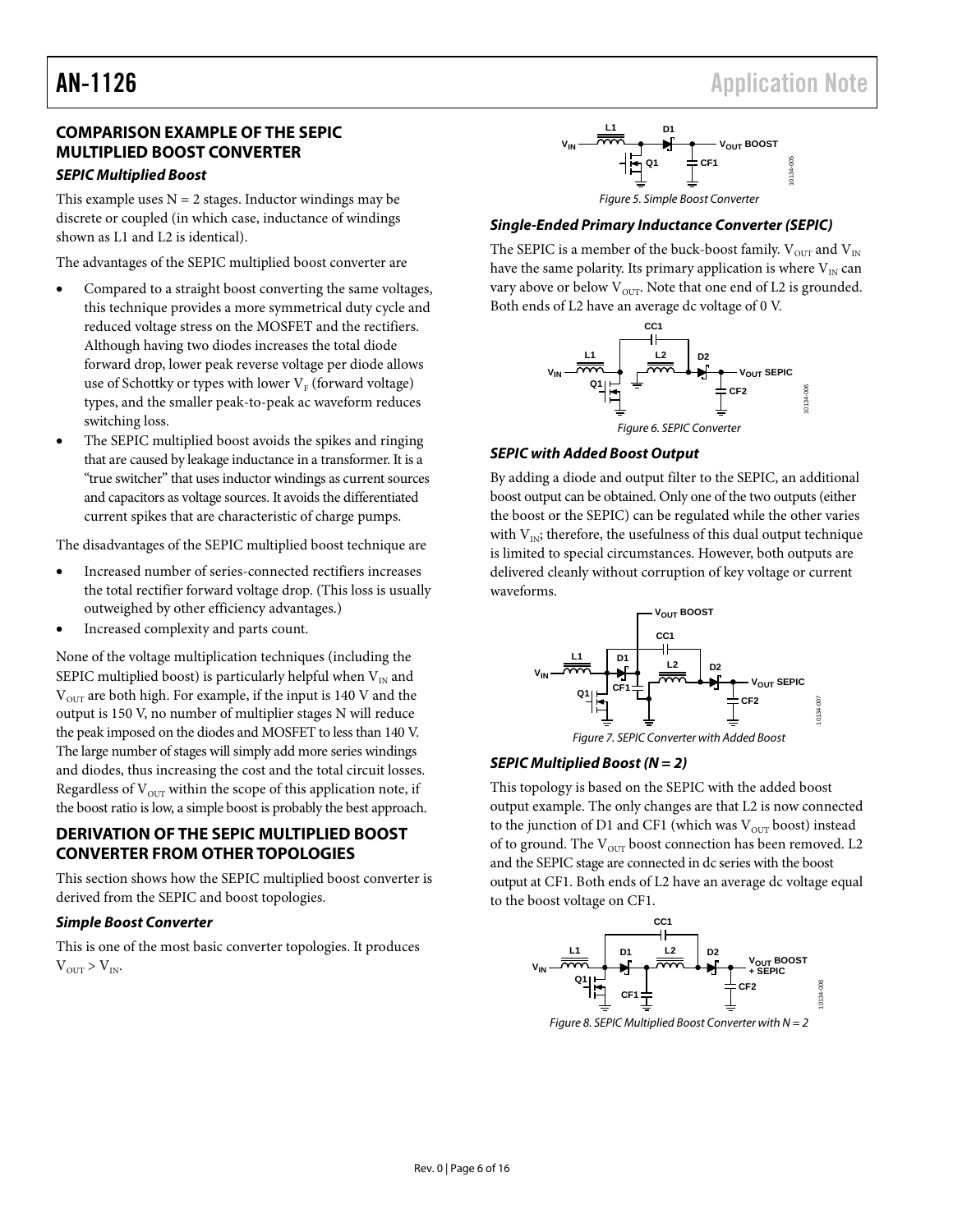### <span id="page-6-0"></span>**CIRCUIT ANALYSIS OF A MULTISTAGE SEPIC MULTIPLIED BOOST**



*Figure 9. SEPIC-Coupled Quadrupler Using Discrete Inductors and Series Capacitors*

<span id="page-6-1"></span>Some simplifying assumptions follow:

- All components are perfect. The MOSFET and diodes have negligible forward drop and negligible off-state leakage current.
- The inductor values are large so that inductor ripple current is negligible. The current through the inductors is relatively pure dc.
- The capacitors function as dc voltage sources with negligible ripple. Therefore, the ac voltages on both ends of any given capacitor can be assumed to be identical.
- Operation is continuous conduction mode with instantaneous transitions and no dead time.
- There are no losses.

The following example was constructed to provide easy calculations. Requirements are that  $V_{IN} = 10$  V and  $V_{OUT} =$ 170 V at 200 mA. In addition, the controlling IC switches the MOSFET at 500 kHz.

The circuit operation was analyzed as follows:

- 1. By examination, it can be seen that the only dc current path from L1 to Q1 (the switch node) to the output is through L2 to L4 and D1 to D4. Therefore, L2 to L4 and D1 to D4 must all carry 200 mA dc. Note that L1 must be considered separately because it also passes current into Q1 (see Step 11 for L1 discussion).
- 2. Because the ac voltage waveform (not the dc component) on both ends of any capacitor is assumed identical, it can be seen that the ac waveform present at the switch node (that is the drain of Q1, the main switch) is replicated on

both ends of CC2, CC3, and CC4. By visual analysis and inductor volt second balancing, it can be seen that if the switch node peaks at some boost value =  $V_B$  volts above  $V_{IN}$ , the voltage at the anode of D2 must likewise peak at  $V_B$  volts above the voltage at the cathode of D1. Likewise, the voltage at the anode of D3 must peak at  $V_B$  volts above that on the cathode of D2, and the voltage at the anode of D4 must peak at  $V_B$  volts above that on the cathode of D3. All four stages have similar ac voltage waveforms; therefore, the  $V<sub>B</sub>$  voltage gain per stage is identical for each stage. The total voltage gain achieved (170 V – 10 V = 160 V) is divided evenly among the four stages.

- 3. The  $V_B$  numerical expression is  $V_{\text{CFI}} = V_{\text{IN}} + ((V_{\text{OUT}} V_{\text{IN}}))$  $(N = 4)$ ), which results in 50 V out of the first stage. Because each stage produces the same boost differential, each stage then produces 50 V – 10 V = 40 V of  $V_B$  boost differential or gain. The four stages produce dc levels of 50 V dc, 90 V dc, 130 V dc, and 170 V dc, respectively.
- 4. Calculate the duty cycle based on inductor volt second balancing. D =  $(V_{\text{CF1}} - V_{\text{IN}})/V_{\text{CF1}}$  results in 80% duty cycle. (By comparison, a simple boost requires > 94% duty cycle to produce the same 10 V to 170 V voltage conversion.)
- 5. With the previous information, the ac voltage waveforms shown i[n Figure 9](#page-6-1) in red can be constructed. The waveform at the anode of D1 has an 80% duty cycle, a peak-to-peak value of 50 V, and a dc average of 10 V =  $V_{IN}$ ). Diodes D2 to D4 each have the same ac waveform; however, the dc voltages are shifted by 40 V for each stage.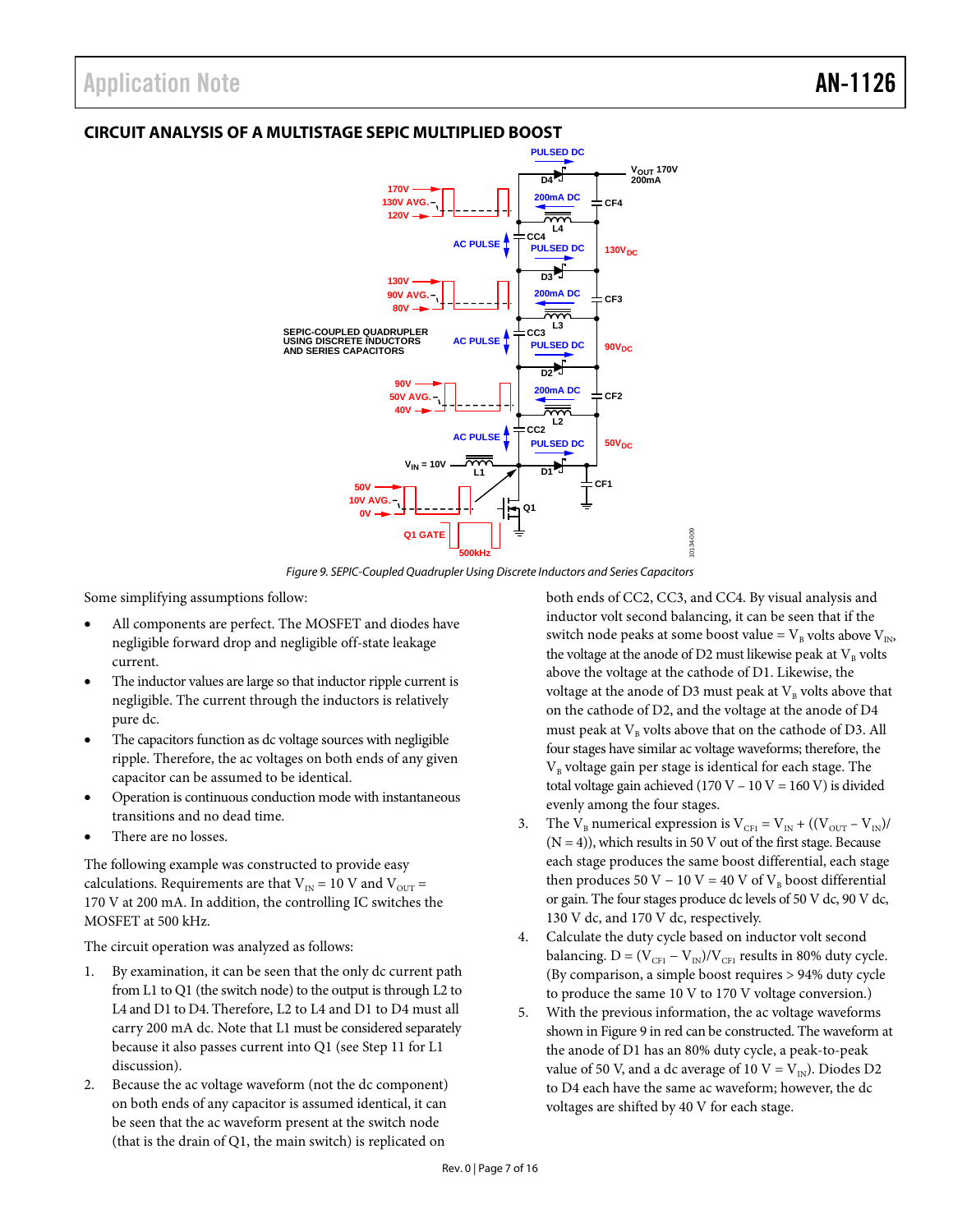6. If D = 80%, D1 to D4 are only conducting during  $(1 - D)$  = 20% of the time. The average of 200 mA dc passing through D4 is actually embodied in a 20% duty cycle current pulse. If the current pulse waveforms have a dc average of 200 mA and a 20% duty cycle, the pulses must have an amplitude of  $200 \text{ mA}/20\% = 1 \text{ A}$ . It then follows that the current waveform in D1 to D4 is similar to that shown in [Figure 10.](#page-7-0)





<span id="page-7-0"></span>This waveform has a 1 A peak-to-peak ac component combined with a 200 mA dc offset. This combination is consistent with the instantaneous current never getting below 0 A. The ideal diodes do not conduct reverse current. In fact, most modern Schottky diodes rated above 25 V come pretty close to this, with 100°C reverse current below 100 µA.

- 7. For D1, this diode current waveform is supplied by L1 and Q1. Q1 cannot source positive current, and the current through L1 is positive dc coming from the 10 V input. It follows that the 1 A level is supplied by the inductor to D1 when Q1 is off during  $(D - 1)$  and diverted to ground through Q1 when it is on during D. The total amount of current passing through L1 and Q1 is calculated in Step 11.
- 8. Because capacitors cannot pass dc current, it is known that CC4 can only provide ac. At the same time, L4 supplies 200 mA of relatively pure dc. It is helpful to compare the current sources feeding D4 with those feeding D1. For both D4 and D1, the dc current component is supplied by the respective inductor windings. For D1, the ac current component is supplied by Q1, while for D4, the ac component is supplied by CC4.
- 9. The current waveform through CC4 is similar to that shown in [Figure 11.](#page-7-1)





<span id="page-7-1"></span>This ac only current in CC4 does not pass through L3, but instead gets to CC4 via CC2 and CC3. This ac current adds to the dc component from L4 to produce the common diode current waveform shown in [Figure 10.](#page-7-0) This diode current is averaged by the output filter capacitor that is comprised of CF1 to CF4 connected in series.

- 10. It is a similar situation for D3, CC3, and L3, with one important difference. While L2, L3, and L4 all pass the same 200 mA dc in series, D3 and D4 each require their own 1 A p-p ac pulse. These ac current pulses are additive:
	- CC4 passes 1 A p-p for D4
	- CC3 passes 1 A p-p for  $D3 + 1$  A p-p for  $D4 = 2$  A p-p
	- CC2 passes  $1$  A p-p for  $D2 + 1$  A p-p for  $D3 + 1$  A p-p for  $D4 = 3$  A p-p

The current feeding CC2 all originates from the combination of Q1 and L1. The current waveforms through CC2 and CC3 are similar to those shown in [Figure 13.](#page-8-1)

11. In addition to the ac current for CC2, Q1 and L1 also supply all of the  $ac + dc$  passing through D1 (See the current waveform common to all four diodes shown in [Figure 10\)](#page-7-0). The total waveform supplied by Q1 and L1 can be found by adding the CC2 current to the D1 current. Note that the average dc value of this composite total is not 0 A.



*Figure 12. Current from Q1 to L1*

The 3.4 A level is supplied by L1 to (CC2 and D1) during (1 − D). During D when Q1 is on, the switch node is at 0 V, and L1 supplies 3.4 A to Q1. D1 is blocking, and CC2 conducts 600 mA so that Q1 can handle  $3.4 A + 600 mA = 4 A$ . During D, there is a total negative 600 mA into (CC2 and D1). Of course, this is all passing through CC2 because D1 does not conduct reverse current.

Because the current in L1 is 3.4 A, and the input voltage is 10 V, the input power is 3.4 A  $\times$  10 V = 34 W. Notice that the output power is  $170$  V  $\times$  200 mA = 34 W, with no losses; therefore, the input power equals the output power. This agreement suggests that the calculations are valid.

Note that multiple stages operate in ac parallel, but in dc series. As a result, in a large signal analysis, the SEPIC multiplied boost converter models much like boost converters producing a voltage equal to that on CF1, and an output current equal to  $I<sub>OUT</sub>$  × N. Experience suggests that the efficiency approaches that. That would make it better than a straight boost whose efficiency tends to drop more rapidly as the boost ratio increases.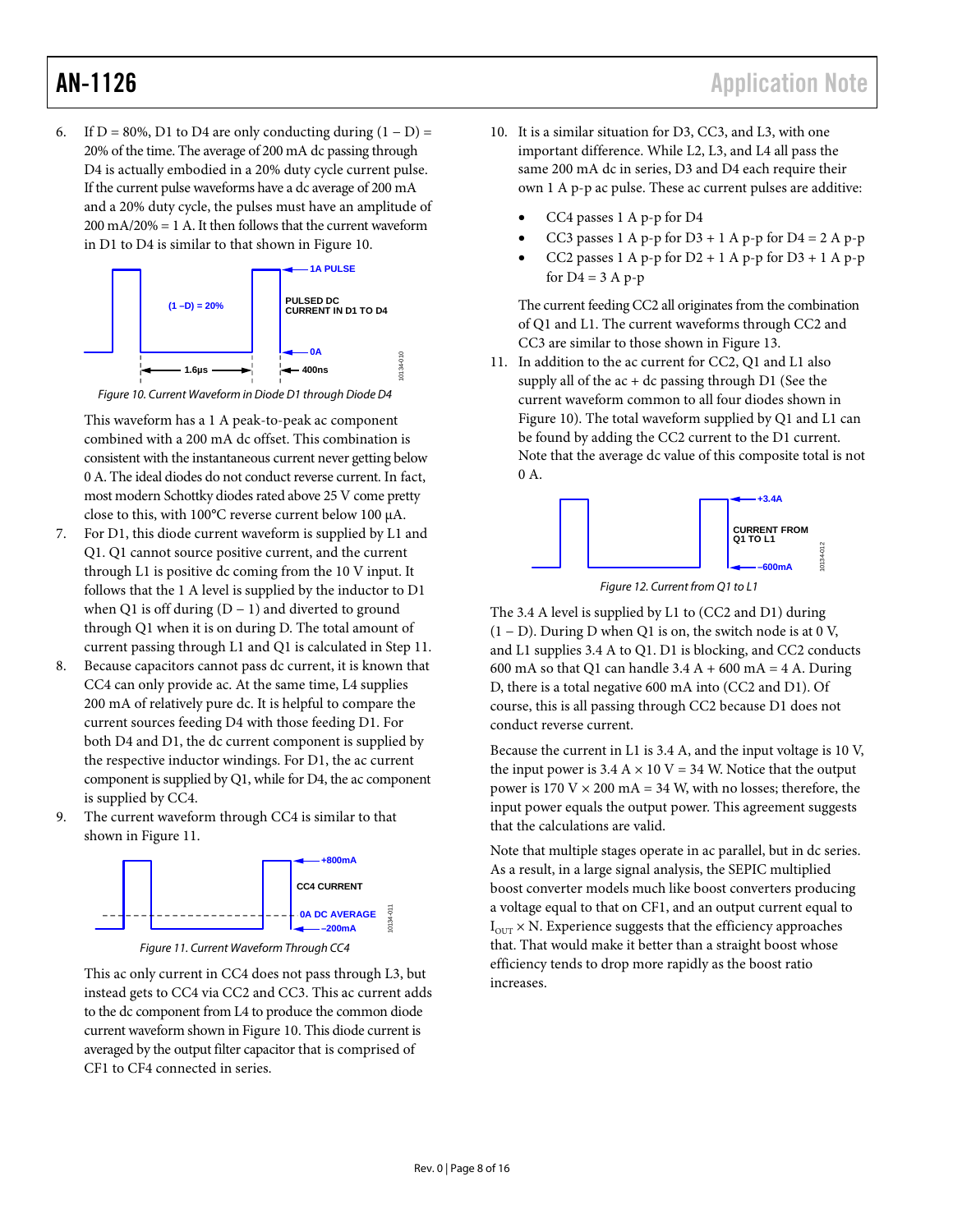

*Figure 13. Current Waveforms Through CC2 and CC3, Respectively*

<span id="page-8-2"></span><span id="page-8-1"></span>

|  |  | Table 5. Sample Sets of the Requirements and Suitability for the SEPIC Multiplied Boost Converter |  |
|--|--|---------------------------------------------------------------------------------------------------|--|
|  |  |                                                                                                   |  |

| $V_{\text{IN}}$ Minimum | $V_{\omega}$ Maximum | $V_{\text{out}}$ Minimum | $V_{\text{out}}$ Maximum | <b>POUT</b> | Comment                                                                                                                                                                                                                                                                                                    |
|-------------------------|----------------------|--------------------------|--------------------------|-------------|------------------------------------------------------------------------------------------------------------------------------------------------------------------------------------------------------------------------------------------------------------------------------------------------------------|
| 5.0V                    | 6.0V                 | 12V                      | 80 V                     | 150 mA      | Compared to a straight boost, the increased total rectifier<br>forward voltage drop in the SEPIC doubler or tripler causes<br>some reduction in efficiency when $V_{OUT}$ = 12 V. However,<br>the technique helps significantly when $V_{OUT}$ = 80 V. A<br>SEPIC doubler or tripler is worth considering. |
| 30 V                    | 60 V                 | 70 V                     | 80 V                     | 150 mA      | No quantity of multiplier stages can prevent the MOSFET<br>and rectifiers from voltage stress of at least 60 V, and a<br>simple boost results in 80 V of stress on these. The SEPIC<br>multiplier technique is not helpful. A simple boost seems<br>like the best choice.                                  |
| 5.0V                    | 6.0V                 | 80 V                     | 80 V                     | 5 mA        | Due to the low current, a charge pump multiplied boost is<br>probably adequate and should be considered first. The<br>SEPIC multiplied boost also works nicely and may provide<br>better efficiency, but is usually more expensive.                                                                        |

#### <span id="page-8-0"></span>**DESIGN METHODOLOGY**

When considering the SEPIC multiplied boost topology, consider the following:

- 1. The first task is to choose the best topology for the needed voltage conversion. This may or may not be the SEPIC multiplied boost, depending upon several constraints:
	- In order for the SEPIC multiplied boost topology to benefit the maximum duty cycle and component stress, the output voltage required (or the maximum output voltage, if it is variable) must be at least several times higher than the maximum input voltage. A low boost ratio and high  $V<sub>OUT</sub>$  implies that  $V<sub>IN</sub>$  is also high. In this case, the duty cycle of a straight boost will not be high, and the SEPIC multiplier technique will not offer significant reductions in the maximum stress on the MOSFET and diodes. A straight boost is probably the best option in that case.
	- For low output current (50 mA range or less, depending upon the boost ratio and semiconductors being used), a charge pump multiplied boost is likely to be sufficient and less expensive than the SEPIC multiplied boost. The efficiency for the SEPIC multiplied boost should be better than that for the charge pump multiplier; therefore, high efficiency is another reason to prefer the SEPIC multiplier.

Some sample sets of requirements, along with observations on whether the SEPIC coupled boost is recommended for each, are i[n Table 5.](#page-8-2)

2. Although the subject of this application note concerns high boost ratios, in fact, it is usually better to avoid a high ratio boost. For example, if 200 V is needed and there is a choice of

starting with 5 V or 12 V for the power input, the 12 V option will almost always yield better performance, even if the SEPIC multiplied boost is used. If both input rails are available, use the 5 V for biasing ICs, such as th[e ADP1621](http://www.analog.com/ADP1621) or th[e ADP1613.](http://www.analog.com/ADP1613) The 12 V input causes a small increase in the peak switch node voltage, but (for the same ratio N), it provides a lower duty cycle, lower peak current, and usually, better efficiency.

- 3. Using the formula, V Q1 peak =  $V_{\text{CFI}} = V_{\text{IN}} + ((V_{\text{OUT}} V_{\text{IN}})/N)$ , determine the value of N that allows the MOSFET and diodes (Schottky diodes are much better if they can be used) to operate with reasonable voltage ratings. If th[e ADP1621](http://www.analog.com/ADP1621) controller is being used with a 5 V bias, it has a strong 5 V gate driver. The vast majority of good 30 drain-to-source voltage (VDS) rated MOSFETs are logic level types; specified for 4.5 V of gate drive. However, unless boosting from ~4.3 V or less (which makes the overall design more challenging), 30 V seems an unnecessarily low constraint on the peak voltage at the switch node. While not all 60 VDS MOSFETs are capable of working with a 5 V drive, many of them are. As the VDS rating of MOSFETs increases to 75 V to 100 V, there is a dwindling selection of logic level MOSFETs. Schottky diodes are readily available with ratings up through 100 V, but few over 100 V. Ensure that the components needed can actually be found. For th[e ADP1621](http://www.analog.com/ADP1621) designs, peak switch node voltages in the range of 50 V to 90 V (allowing margin from the device rating) are a reasonable starting point for the high ratio boost when 5 V or higher input voltage is available. Th[e ADP1613](http://www.analog.com/ADP1613) is limited to a peak switch node voltage of 20 V, unless the cascode configuration is used.
- Choose a controller IC and driver configuration from the following five sections and [Figure 14](#page-9-0) throug[h Figure 18.](#page-10-0))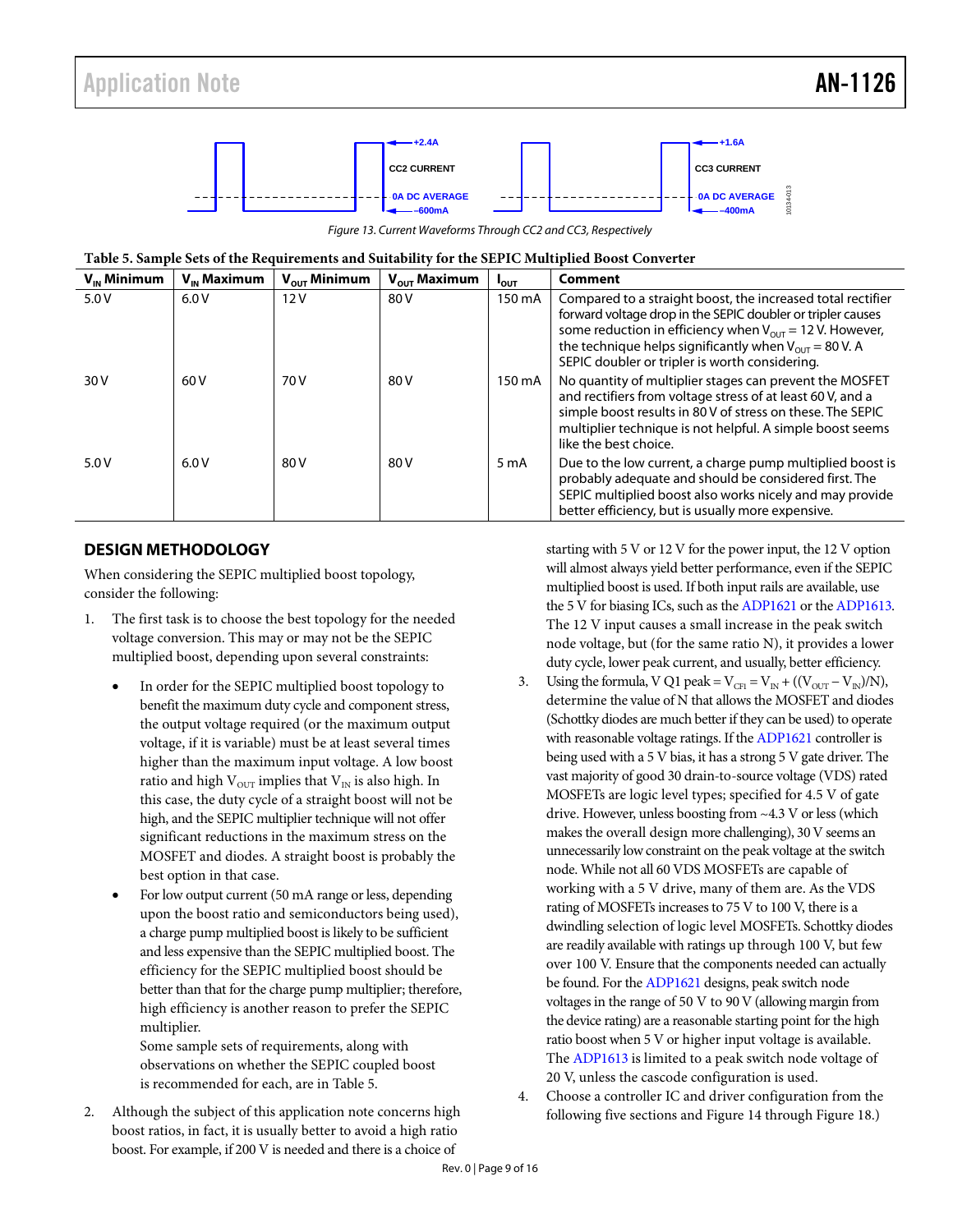#### *ADP1621 in Standard Current Sense Resistor Configuration*

The standard current sense resistor configuration will likely be the most popular for SEPIC coupled boost. Th[e ADP1621](http://www.analog.com/ADP1621) is capable of controlling peak MOSFET currents of up to at least 10 A, and MOSFETs are available that allow peak switch node voltages in the 50 V to 90 V range (se[e Figure 14\)](#page-9-0).

#### *ADP1621 in Standard Lossless Current Sense Configuration*

For this mode of operation, th[e ADP1621](http://www.analog.com/ADP1621) itself limits the peak switch node voltage to 30 V, so it fits best with MOSFETs that are rated 30 V. Lossless current sense and a 30 V MOSFET can be a reasonable approach if the input power rail is 5 V (se[e Figure 15\)](#page-9-1).

#### *ADP1621 in Cascode Configuration*

The cascode topology provides the highest switch node voltage capability. This approach can be reasonable for switch node voltages above 50 V to 100 V. If appropriate cascode gate bias is available, it eliminates the restriction of logic level gate drive for the upper MOSFET. Lossless current sense can be used on the lower MOSFET, unless accurate current limiting is a priority. Remember that the diode reverse voltage rating has to exceed the peak switch node voltage. This drive topology may be difficult to implement unless adequate gate bias (such as 12 V) is available. Because turnoff gate current in the cascode MOSFET is derived from the drain current, excessive gate charge in this MOSFET causes switching losses and efficiency to suffer. For this reason, the MOSFET die must not be oversized, and it must have a good gate charge figure of merit. As load current reduces, efficiency falls because the reduced available gate current slows the turnoff transitions (se[e Figure 16\)](#page-9-2).



<span id="page-9-0"></span>*Figure 14[. ADP1621](http://www.analog.com/ADP1621) Standard Current Sense Resistor Configuration*



<span id="page-9-1"></span>

<span id="page-9-2"></span>

*Figure 16[. ADP1621](http://www.analog.com/ADP1621) Cascode Configuration*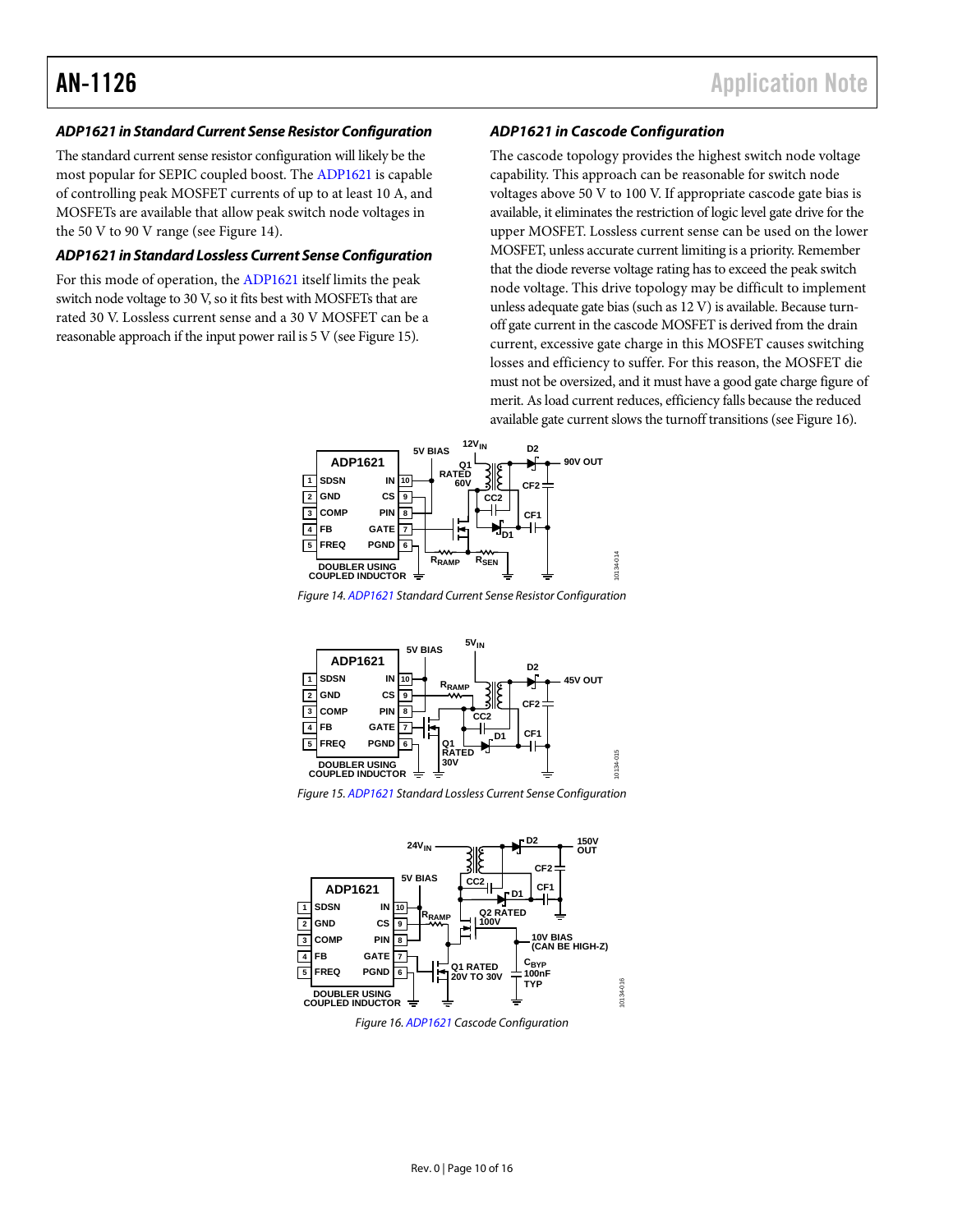

#### <span id="page-10-0"></span>*ADP1612 or ADP1613 in Standard Configuration*

Because the output switch on the [ADP1612](http://www.analog.com/ADP1612)[/ADP1613](http://www.analog.com/ADP1613) is limited to 1.3 A and 20 V, this approach makes the most sense for relatively low current and low voltage applications. An example is a 3 V to 60 V conversion (with a tripler) or a 3 V to 35 V conversion, as shown in Figure 17, where no higher input bias rail is available. Use th[e ADP1613](http://www.analog.com/ADP1613) for  $V_{IN}$  between 2.5 V to 5.0 V, and use th[e ADP1612](http://www.analog.com/ADP1612) for applications where the input voltage can go as low as 1.8 V.

#### *ADP1613 in Cascode Configuration*

The cascode topology provides the highest switch node voltage capability. Th[e ADP1613](http://www.analog.com/ADP1613) works nicely in this role as long as a few rules are observed. The mai[n ADP1613](http://www.analog.com/ADP1613) output switch is limited to 1.3 A of peak current. This drive topology can be difficult to implement unless adequate gate bias (such as 12 V) is available. Because turnoff gate current in the cascode MOSFET is derived from the drain current, excessive gate charge in this MOSFET causes switching losses and efficiency to suffer. For this reason, the MOSFET die must not be oversized, and it must have a good gate charge figure of merit. As load current is reduced, efficiency falls because the reduced available gate current slows the turnoff transitions. The higher operating frequency of the [ADP1613](http://www.analog.com/ADP1613) means that excessive gate charge in the cascode MOSFET can easily contribute a significant amount of switching loss (se[e Figure 18\)](#page-10-0).

5. Determine D using

$$
D = \frac{V_{CFI} + V_F - V_{IN}}{V_{CFI} + V_F}
$$

where  $V_F$  is Schottky diode  $V_F$ ; generally 500 mV to 600 mV.

6. Figure out the dc input current. For CCM operation (preferred in most cases), the input inductor current is approximately

$$
I_{\rm \scriptscriptstyle IN} \! = (I_{\rm \scriptscriptstyle OUT} \! \times N/(1-D))
$$

- 7. Figure the peak MOSFET current.  $I_{IN}$  (see Step 6) must include some ripple. For a typical design with 40% input ripple, assume that the MOSFET must handle a peak current  $\sim I_{IN} \times 120\%$ .
- 8. From Step 7, an IC can probably be chosen. If the peak MOSFET current is under about 1.4 A, the [ADP1613](http://www.analog.com/ADP1613) can probably provide the lowest cost solution. If the peak MOSFET current exceeds this level, or if the best efficiency is required with peak MOSFET current that is more than 600 mA or so, th[e ADP1621](http://www.analog.com/ADP1621) is indicated.
- 9. Figure the rms MOSFET current using

$$
I\,rms \sim \frac{\sqrt{D} \times N \times I_{OUT}}{(1 - D)}
$$

- 10. Choose MOSFET based upon the rms current and  $V_{\text{CF1}}$ .
	- If using an [ADP1621](http://www.analog.com/ADP1621) without the cascode MOSFET; the MOSFET must be a logic level type that is rated for a suitable  $R_{DS}$  on (based on conduction losses given the calculated rms current) with 5 V or less of gate drive. Of course, it must have a  $V_{\text{DSS}}$  rating that exceeds  $V_{CF1}$ .
	- If using the [ADP1613](http://www.analog.com/ADP1613) with a cascode MOSFET, the cascode MOSFET does not have to be a logic level type. However, choose a MOSFET that has good switching figure of merit. While the  $R_{DS}$  (on) must be low enough for the current, oversizing the cascode MOSFET causes excessive switching losses and may interfere with proper voltage conversion. Produce the necessary gate dc bias voltage for the cascode MOSFET; generally 5 V to 12 V. This requires negligible dc current; therefore, high value resistor dividers can often provide it. However, it must be carefully bypassed to ground at the MOSFET gate using a 100 nF to 1 µF ceramic capacitor.
	- If using the [ADP1621](http://www.analog.com/ADP1621) with a cascode MOSFET, the cautions regarding the cascode MOSFET for the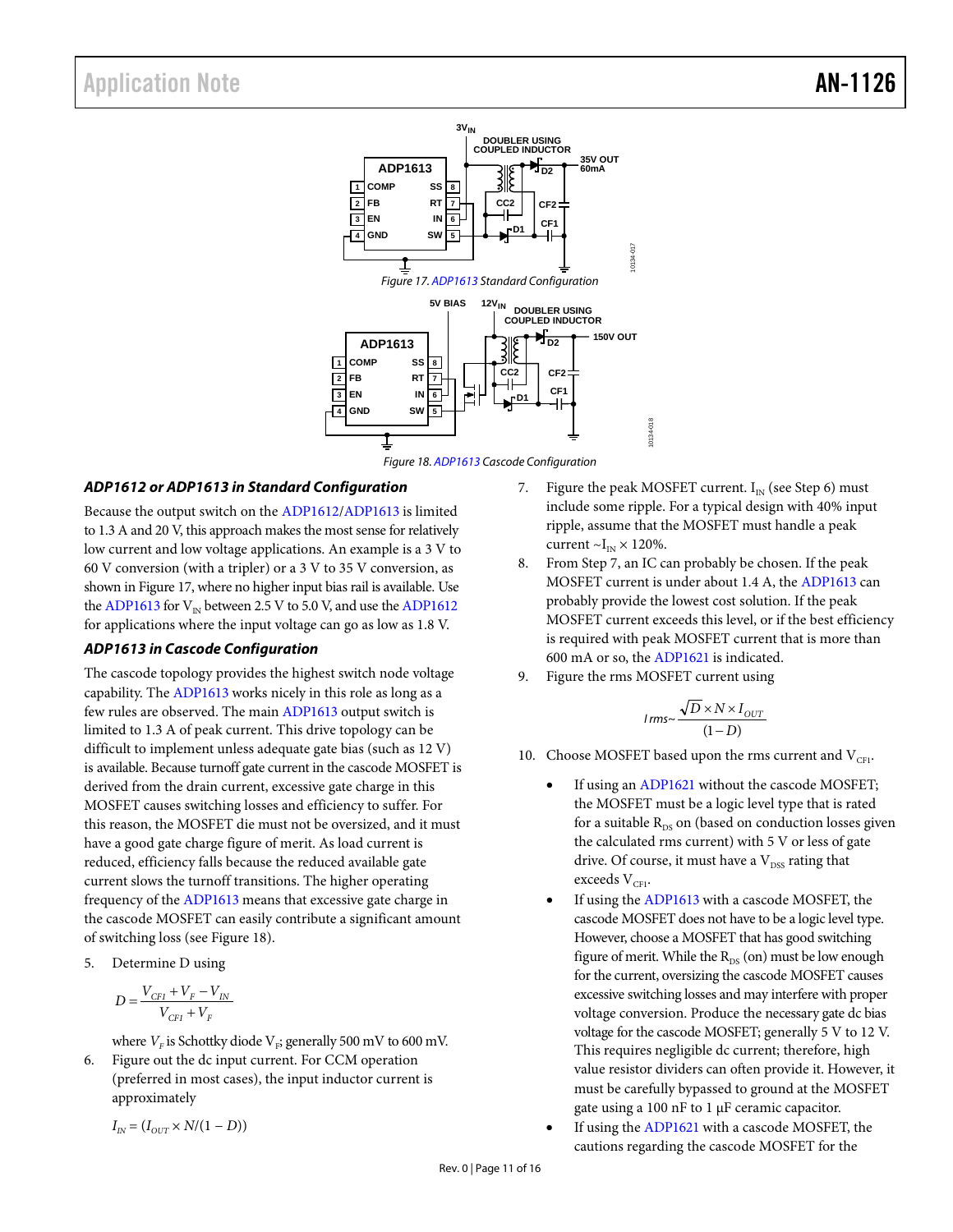[ADP1613](http://www.analog.com/ADP1613) are applicable. However, a bottom MOSFET is also needed that is driven by th[e ADP1621](http://www.analog.com/ADP1621) gate driver. This bottom MOSFET can be a relatively small 20 V to 30 V type that has fast switching and is suitable for the rms current. Because this MOSFET sees a peak drain voltage of less than ~15 V, the [ADP1621](http://www.analog.com/ADP1621) can be operated in lossless current sense mode, where the bottom FET  $R_{DS}$  on serves as the current sensing resistance.

11. Higher frequency can usually help reduce the size of ceramic filter and coupling capacitors. It may also permit a size reduction in the inductors. However, given the high voltage intent of these converters, maximizing switching frequency tends to increase switching losses. Higher switching frequency also interacts with minimum off time to limit maximum duty cycle. For th[e ADP1613](http://www.analog.com/ADP1613) designs, choose the lower 700 kHz  $f_{\text{sw}}$ . For th[e ADP1621](http://www.analog.com/ADP1621) designs, choose the not-too-aggressive figure of 400 kHz. These settings can be modified later, if desired.

#### <span id="page-11-0"></span>**COUPLED AND UNCOUPLED INDUCTORS**

Similar to SEPIC and Cuk converters, the SEPIC multiplied boost can often use coupled inductors. Coupled inductors have both advantages and disadvantages relative to uncoupled (discrete) inductors.

Advantages of coupled inductors include the following:

- Coupled inductors can often result in a lower overall BOM cost than discrete inductors.
- Coupled inductors may allow a more compact design using less PCB area.

Disadvantages of coupled inductors include the following:

- Coupled inductors tend to concentrate heat in a small area.
- Especially with high-order N multipliers, the input inductor handles much more current than the other windings. In these designs, matching the windings (as on a multiwinding structure) may result in oversizing of the output windings.
- In some cases, the best design may involve dissimilar inductor values; this is not an option with coupled inductors.

In addition to designs using all discrete or all coupled inductors, combining coupled and uncoupled structures may also be worth considering. For example, two winding coupled inductors are common and inexpensive. All windings other than the input are subjected to a lower current than that on the input inductor.

In the case of a SEPIC tripler, it might be helpful to use a singlewinding discrete inductor for the input stage and a coupled inductor for two output stages.

#### <span id="page-11-1"></span>**VARIATIONS IN CAPACITOR CONNECTIONS**

Wherea[s Figure 9](#page-6-1) shows series-connected capacitors used for CCx and CFx, this is not the only reasonable way to design the converter. When the series connections of CCx and CFx are used, the capacitors connected in series all operate at the same voltage so that they can have a common voltage rating. However, as previously explained in Step 10 in the Circuit Analysis of a Multistage SEPIC Multiplied Boost section and i[n Figure 13,](#page-8-1) CC3 handles twice as much current as CC4 (therefore, it should ideally have double the capacitance), and CC2 handles three times as much current as CC4. As a result, the most cost effective series connected design uses similar voltage ratings but dissimilar capacitance ratings.

One disadvantage of the series approach is increased stray inductance due to the multiple series connections. This may cause an increase in spikes, ringing, and electromagnetic interference (EMI).

An alternate parallel connection method is shown in [Figure 19.](#page-12-1) Using this method, all of the CCx capacitors and all of the CFx capacitors have the same current but the applied voltages differ. The ac parallel connection of the CCx capacitors decreases equivalent series inductance presented on Q1, thus reducing spikes in the drain of Q1 damping ringing. Similarly, lower inductance in the output filter reduces noise spikes there. Regarding output noise, either the series or parallel configuration can benefit from added output filter capacitors to ground and/ or an added Pi filter using a small value inductor. Remember that while larger case sizes (such as 1210) provide more capacitance, the smaller sizes offer lower equivalent series inductance (ESL). The best designs may parallel two to three output filter capacitors of different sizes.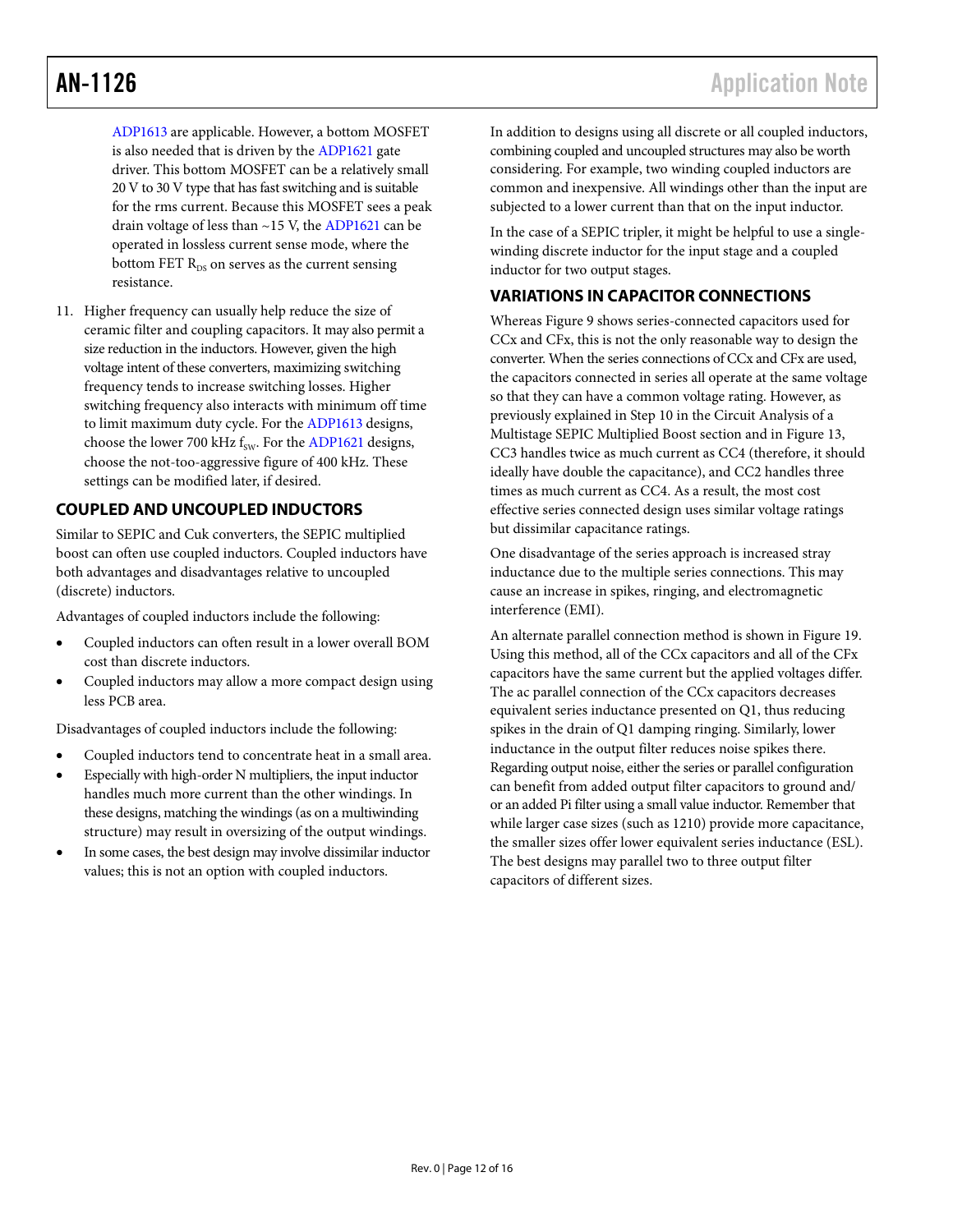

*Figure 19. SEPIC-Coupled Quadrupler Using Discrete Inductors and Parallel Capacitors*

### <span id="page-12-1"></span><span id="page-12-0"></span>**CHOOSING OTHER COMPONENTS**

The switching MOSFET is, of course, a key component in this design. The following lists a number of concerns that are ranked in approximately descending priority:

- The MOSFET must be rated for the expected voltage stress plus some margin to allow for voltage spikes. Voltage spikes are caused by stray inductance in components (such as the diodes and coupling capacitors) and PCB layout. A good PCB layout allows spikes that are much lower in voltage than those encountered in transformer-based designs. However, even though an excellent PCB layout does a lot towards minimizing these spikes, they cannot be completely eliminated. Spike amplitudes in the range of 5 V to 10 V (above the ideal predicted peak voltage on the MOSFET) are reasonable and can vary depending upon many factors.
- 2. The MOSFET must be rated (mainly according to its  $R_{DS}$ on) for power that will be dissipated by the expected rms current.  $I \times R$  is usually the main heating mechanism in the MOSFET. Usually the MOSFET manufacturer current ratings are very optimistic. A calculation of  $R \times I^2$  using the elevated temperature value of the MOSFET on resistance is the best way to start. From then, use the worst-case operating conditions and a conservative estimate of the thermal resistance to figure the MOSFET die temperature while operating. Maximum operating die temperatures in the range of 85°C to 105°C are generally reasonable.
- The MOSFET  $R_{DS}$  on must be rated with a gate drive voltage that is within the capability of the driver IC. In the case of the gate driven (not cascade, if used) MOSFET used with the [ADP1621,](http://www.analog.com/ADP1621) logic level drive of 5.0 V or less (4.5 V is a common gate drive voltage rating) is required. MOSFETs requiring 6 V or more may not be gate driven reliably by th[e ADP1621](http://www.analog.com/ADP1621) or other controllers with a 5 V drive. However,

this requirement does not prevent these MOSFETs from working well as cascode MOSFETs.

- 4. The voltage rating requirements of the diodes and the MOSFET are very similar. As with MOSFET current ratings, the diode manufacturer current ratings are usually optimistic. Do not exceed the diode data sheet current ratings, but beyond that, determine the diode current rating mainly by die temperature and thermal resistance. Generally, do not operate diodes with a maximum  $T_1$  rating of 150°C with junction temperatures over 105°C or 110°C.
- With the exception of bulk bypass electrolytic capacitors for holdup time and/or damping the inductance of wiring between boards, the requirements of these converters are handled nicely by SMT ceramic capacitors. Use X5R for filter capacitors rated 25 V or less, X7R for signal capacitors in the 1 nF to 100 nF range and filters rated over 25 V, and NP0 for signal capacitors of 1 nF or less.

Capacitors should be rated to handle the rms current to which they will be subjected. When ceramic capacitors are used at frequencies up to a few hundred kHz, and ripple voltage is limited to a few percent of the dc rating, ripple current calculations usually show that the capacitor is comfortably within its current ratings. For that reason, choose ceramic capacitors first for voltage, and then, conservatively, for capacitance based upon desired ripple voltage.

The coupling capacitors handle charge with each cycle that is determined by Q =  $I_{\text{OUT}}/F$  where Q is the charge per cycle (in coulombs),  $I_{\text{OUT}}$  is the output current in amperes, and F is the switching frequency in hertz. Thus, for example, with the circuit in [Figure 19](#page-12-1) running at 400 kHz and delivering 200 mA, each coupling capacitor (CC2, CC3, and CC4) delivers 0.2A/ 400,000 Hz = 500 nano coulombs per switching cycle.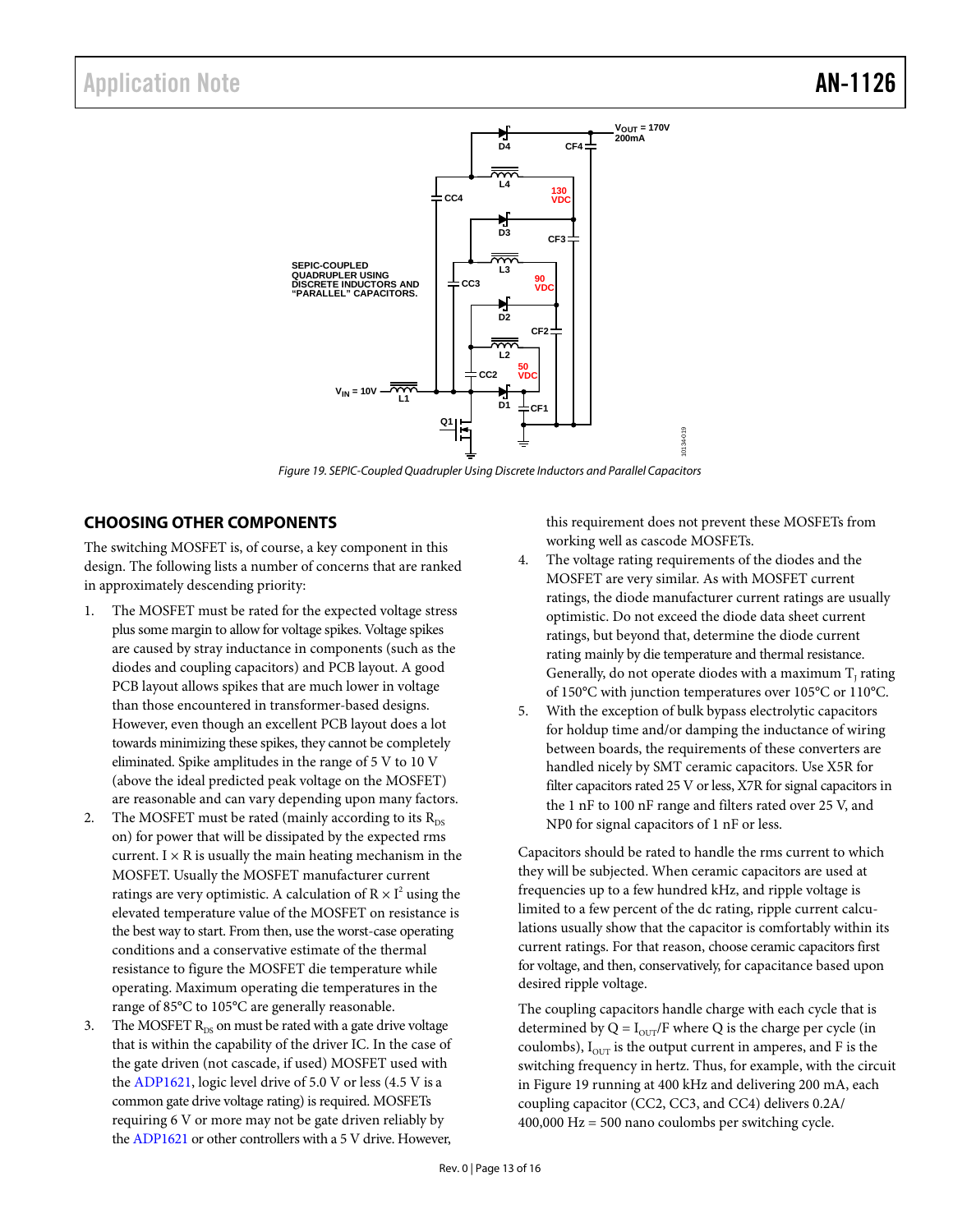Choose these capacitors so that the ripple voltage  $[Ripple =$ Q (in coulombs)/C (in farads)] is less than 2% to 5% of the dc value across the capacitor. Remember that high K ceramic capacitors lose significant capacitance with dc voltage, with time after soldering into the board, and with temperature variations, so that you may have less than half the nominal capacitance rating of the capacitor. After the capacitor is chosen properly for low ripple voltage, a check of the ripple current ratings usually shows ample margin.

### <span id="page-13-0"></span>**TESTED 200 V OUTPUT PENTUPLER USING [ADP1621](http://www.analog.com/ADP1621)**

This converter boosts 12 V input to 200 V at a 250 mA output. In this design, 60 V rated MOSFET and Schottky rectifiers are used. U2 serves as an input undervoltage lockout (UVLO). It demonstrated efficiency exceeding 91%.



*Figure 20[. ADP1621](http://www.analog.com/ADP1621) 5× SEPIC Multiplied Boost (Tested Example)*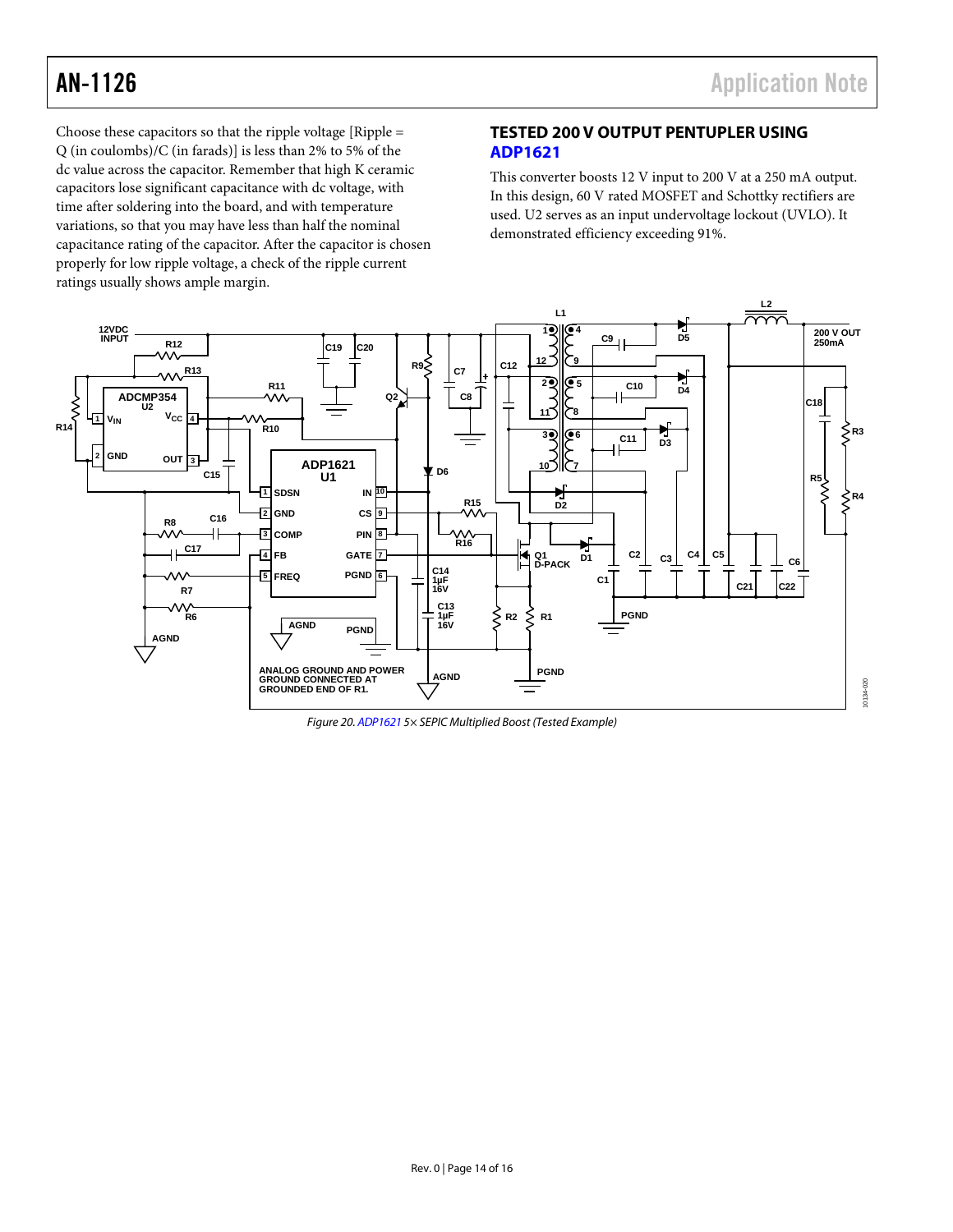## Application Note **AN-1126**

The conditions fo[r Figure 21](#page-14-0) are an 11.5 V input and 200 V at a 260 mA output. This waveform is relatively clean and shows that the voltage stress on the 60 V rated MOSFET is much lower than the 200 V dc output voltage.



<span id="page-14-0"></span>*Figure 21. Switch Node Waveform During Full Load Operation, 400 ns per Division*

[Figure 22](#page-14-1) is the switch node waveform under the same conditions as those shown i[n Figure 21;](#page-14-0) however, it is the rising edge displayed with a faster oscilloscope time base. It is difficult to obtain a clean waveform with transformer-based designs, unless lossy snubbing is used.

The Coilcraft HPH series coupled inductors have low leakage inductance and may be used (or referred to) as transformers in some other contexts (se[e Table 6\)](#page-14-2). As applied in this SEPIC multiplied boost, it functions as a coupled inductor.



<span id="page-14-1"></span>*Figure 22. Switch Node Waveform During Full Load Operation, 4 ns per Division*



The peak value of measured efficiency is almost 92%.

|      | Reference         |                                   |                           |
|------|-------------------|-----------------------------------|---------------------------|
| Item | <b>Designator</b> | <b>Description</b>                | <b>Vendor/Part Number</b> |
|      | C <sub>1</sub>    | 1.0 µF, X7R, 100 V, 1206          | Murata/GRM31CR72A105MA01K |
| 2    | C <sub>2</sub>    | 1.0 µF, X7R, 100 V, 1206          | Murata/GRM31CR72A105MA01K |
| 3    | C <sub>3</sub>    | 220 nF, X7R, 250 V, 1210          | Murata/GRM32DR72E224KW01L |
| 4    | C4                | 220 nF, X7R, 250 V, 1210          | Murata/GRM32DR72E224KW01L |
| 5    | C <sub>5</sub>    | 220 nF, X7R, 250 V, 1210          | Murata/GRM32DR72E224KW01L |
| 6    | C <sub>6</sub>    | 220 nF, X7R, 250 V, 1210          | Murata/GRM32DR72E224KW01L |
|      | C7                | 22 µF, X5R, 25 V, 1210            | Murata/GRM32ER61E226KE15  |
| 8    | C <sub>8</sub>    | 1000 µF, 16 V, alum elect low ESR | Suncon/16ME1000WGL        |
| 9    | C9                | 220 nF, X7R, 250 V, 1210          | Murata/GRM32DR72E224KW01L |
| 10   | C10               | 220 nF, X7R, 250 V, 1210          | Murata/GRM32DR72E224KW01L |
| 11   | C <sub>11</sub>   | 1.0 µF, X7R, 100 V, 1206          | Murata/GRM31CR72A105MA01K |
| 12   | C12               | 1.0 µF, X7R, 100 V, 1206          | Murata/GRM31CR72A105MA01K |
| 13   | C13               | 1.0 µF, X5R, 16 V, 0603           | TDK/C1608X5R1C105K        |
| 14   | C14               | 1.0 µF, X5R, 16 V, 0603           | TDK/C1608X5R1C105K        |
| 15   | C <sub>15</sub>   | 1.0 µF, X5R, 16 V, 0603           | TDK/C1608X5R1C105K        |
| 16   | C16               | 4.7 nF, X7R, 25 V, 0603           | Generic                   |
| 17   | C17               | Do not populate (DNP)             |                           |
| 18   | C18               | Do not populate (DNP)             |                           |

#### <span id="page-14-2"></span>**Table 6. BOM for SEPIC 5× Multiplied Boost Based o[n ADP1621](http://www.analog.com/ADP1621)**